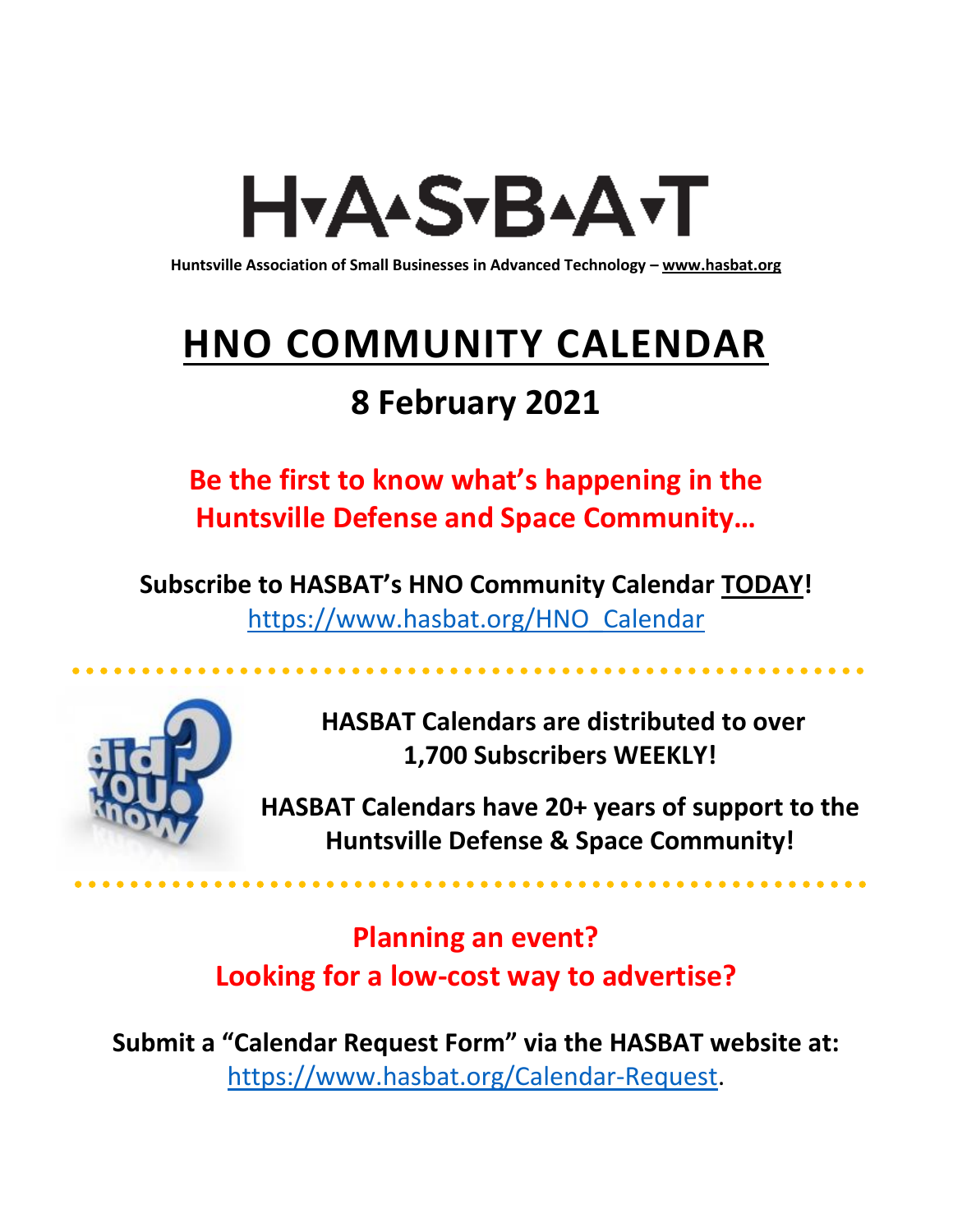# **Н-А-S-В-А-Т**

### **HNO COMMUNITY CALENDAR**

#### **8 FEBRUARY 2021**

### **Table of Contents**

Instructions: Click CTRL+Enter to access any area(s) of interest, or scroll to the appropriate section

#### **NOTES TO THE CALENDAR**

- *For special event information, contact the appropriate protocol office.*
- *The POC data provided for each calendar entry represents the best information available.*
- *There is an Advanced Planning Calendar if you want to look ahead and avoid conflicts.*
- *Any updates or corrections, please email HASBAT at [calendar@hasbat.org.](mailto:calendar@hasbat.org)*



### **PROUDLY SERVING BUSINESSES IN THE HUNTSVILLE DEFENSE & SPACE COMMUNITY**

Page 2 of 11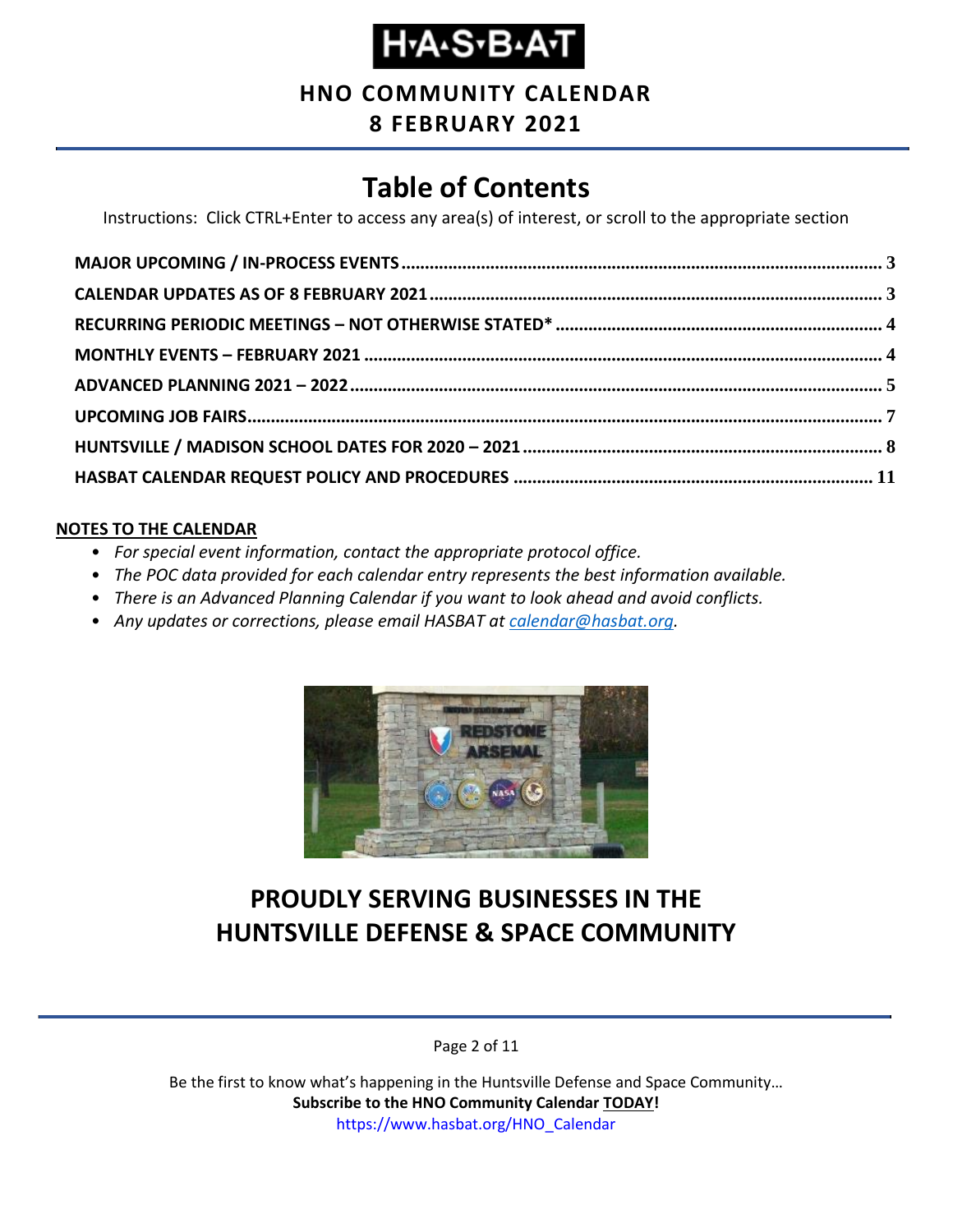**HNO COMMUNITY CALENDAR 8 FEBRUARY 2021**

### <span id="page-2-0"></span>**MAJOR UPCOMING / IN-PROCESS EVENTS**

- **Due to Coronavirus / COVID-19 precautions, many events are being indefinitely postponed and / or cancelled, and we're working to keep our event list as accurate as possible. Please check with event organizers to make sure any event listed here is still happening. We appreciate your understanding!**
- **No major short-term events**

### <span id="page-2-1"></span>**CALENDAR UPDATES AS OF 8 FEBRUARY 2021**

- **11 Feb 21 (Virtual): Office of Federal Contract Compliance Programs (OFCCP) Focused Reviews: Are We Prepared? Webinar.** This FREE webinar will offer attendees an overview of what to expect and how to be prepared for a Focused Review from OFCCP. For more information see:<https://hubs.ly/H0FN7Vj0>
- **18 Mar 21 (Virtual): SAVE THE DATE for the 31st Marshall Small Business Alliance Meeting.** Hosted by the Marshall Space Flight Center Office of Small Business. 0900 – 1200**.** Registration and further details coming soon.
- **22-26 Mar 21: U.S Army Mission and Installation Contracting Command (MICC) Advanced Planning Brief to Industry (APBI) (Virtual):** This multi-day virtual event will be conducted in lieu of individual office APBIs, broadcasted on the Microsoft Teams platform, and will include presentations from MICC and Army Leadership, as well as an overview of projected MICC requirements and an Industry Day. There will be an opportunity for questions and answers. All questions and answers will be posted to beta.SAM.gov after the event. See details at:

[https://beta.sam.gov/opp/4fb095885be942e386c534b97a9ebe2d/view?keywords=%22Industry%20Day%](https://beta.sam.gov/opp/4fb095885be942e386c534b97a9ebe2d/view?keywords=%22Industry%20Day%20Army%20Futures%20Command%202021%22&sort=-relevance&index=&is_active=true&page=1) [20Army%20Futures%20Command%202021%22&sort=-relevance&index=&is\\_active=true&page=1](https://beta.sam.gov/opp/4fb095885be942e386c534b97a9ebe2d/view?keywords=%22Industry%20Day%20Army%20Futures%20Command%202021%22&sort=-relevance&index=&is_active=true&page=1)

- **20-21 Apr 21: Team Aberdeen Proving Ground (APG) hosts the APG Advance Planning Briefing to Industry (APBI) (Virtual)**. APG APBI is to describe for industry potential future contracting opportunities for mission areas that focus on: Command, Control, Communications, Computers, Cyber, Intelligence, Surveillance, and Reconnaissance; Research and Development; Test and Evaluation; Chemical and Biological Defense; and APG Garrison. The event will be held virtually via MS Teams. See details at: [https://beta.sam.gov/opp/3a373cfeef8542e7b060329f53f8efb9/view?keywords=APBI&sort=](https://beta.sam.gov/opp/3a373cfeef8542e7b060329f53f8efb9/view?keywords=APBI&sort=-relevance&index=opp&is_active=true&page=1) [relevance&index=opp&is\\_active=true&page=1](https://beta.sam.gov/opp/3a373cfeef8542e7b060329f53f8efb9/view?keywords=APBI&sort=-relevance&index=opp&is_active=true&page=1)
- **17-18 Aug 21 (In Person): 32nd AUVSI Pathfinder Chapter Symposium**., The Pathfinder Chapter holds its Annual Fall Symposium at the US Space & Rocket Center. This two-day event is open to the public and is the place to be to learn about the history of unmanned systems, emerging requirements, and future funding. For more information and registration see: [https://auvsipathfinder.com](https://auvsipathfinder.com/)

Page 3 of 11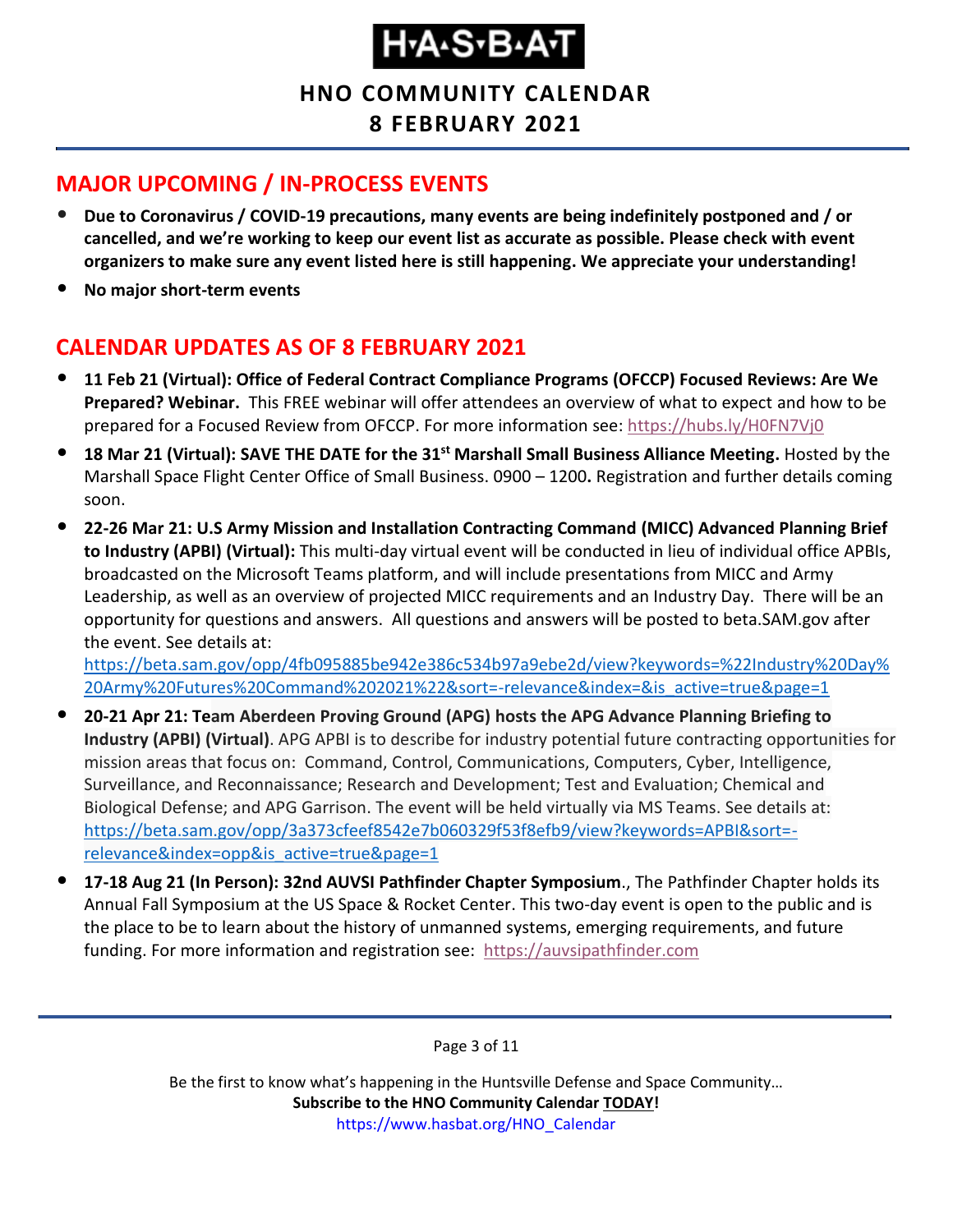# H.A.S.B.A.T

### **HNO COMMUNITY CALENDAR 8 FEBRUARY 2021**

### <span id="page-3-0"></span>**RECURRING PERIODIC MEETINGS – NOT OTHERWISE STATED\***

**Please coordinate with event organizers to make sure recurring meeting is still happening.**

- **AFWA Meeting**: 3rd Tues. @1730, Terranova's [www.huntsvilleafwa.org](http://www.huntsvilleafwa.org/)
- **Air Force Association**: 3rd Thurs. @1730, details TBD [Brenda.armstrong@edwardjones.com](mailto:Brenda.armstrong@edwardjones.com)
- **Energy HSV**: Periodic Breakfast Meetings and Luncheons, for more information, contact Trisha Truitt [\(trisha.truitt@energyhuntsville.com\)](mailto:trisha.truitt@energyhuntsville.com) or Kecia Pierce (kecia.pierce@energyhuntsville.com) .
- **Huntsville Aerospace Marketing Association (HAMA) Membership Luncheon**: 2nd Fri. @1100 1300, Jackson Center – [reservations@hamaweb.org](mailto:reservations@hamaweb.org)
- **HASBAT Monthly Membership Meeting**: 1<sup>st</sup> Thurs. (2<sup>nd</sup> during Fed. Holidays) @0700-0830 or 1100-1300, Jackson Center – [www.hasbat.org/events](http://www.hasbat.org/events)
- **HASBAT Quarterly Training Session**: 1<sup>st</sup> Thurs. (2<sup>nd</sup> during Fed. Holidays) @0930-1100 (March, June, September, and December), Jackson Center and other venues per topic – [www.hasbat.org/events](http://www.hasbat.org/events)
- **ICEAA Greater Alabama Chapter Workshop**: 2nd Tuesday <http://www.iceaaonline.com/chapters/greater-alabama-chapter/>
- **MOAA**: Last Wed of the Month @1100, Summit Club [csdowning@bellsouth.net](mailto:csdowning@bellsouth.net)
- **North Alabama Veterans & Fraternal Organization Coalition (NAVFOC): 1<sup>st</sup> Weds., American Legion-Post** 229 – [www.navfoc.org](http://www.navfoc.org/)
- **NCMA Monthly Meeting**: 3rd Thurs., Check website for time and location [www.ncmahsv.org](http://www.ncmahsv.org/)
- **PMI-NAC Monthly Meeting:** Breakfast Meetings the first Thursday of every month at 7:30 AM in RFCU Atrium. Luncheon Meetings the third Tuesday of every month at 11:30 AM in Jackson Center. See website for details: www.pmi-nac.org
- **RCAGCRA**: 2<sup>nd</sup> Tues. @1130-1300, Java Café [sherenroberts@yahoo.com](mailto:sherenroberts@yahoo.com)
- **RSA Mil. & Civ. Club (RSAMCC) Lunch**: 2nd Tues, @1000-1230, The Summit [www.rsacwc.org](http://www.rsacwc.org/)
- **RSA Sgt. Maj. Assn.**: 3rd Thurs. @0630-0730, USAG HQ Conf. Rm. D101 [info@redstonesma.org](mailto:info@redstonesma.org) [www.redstonesma.org](http://www.redstonesma.org/)
- **RSA Warrant Officers Association**: 2<sup>nd</sup> Weds. @1130-1300, Bowling Alley [www.redstonewarrants.com](http://www.redstonewarrants.com/)
- **SAME**: 2nd Thurs., RFCU (220 Wynn) [tfoster@ssr-inc.com](mailto:tfoster@ssr-inc.com)
- **VVA #1067**: 2nd Thurs. @1700, American Legion (Drake Ave.) [wharmon446@charter.net](mailto:wharmon446@charter.net)
- *\* NOTE: Events listed in alphabetical order by organization/society name.*

### <span id="page-3-1"></span>**MONTHLY EVENTS – FEBRUARY 2021**

• **9 FEB 21 (Virtual):** Government Contracting 101, sponsored by the Catalyst Center: 3:00 – 5:00 pm, information and registration at: [https://catalystcenter.ecenterdirect.com/events/971394,](https://catalystcenter.ecenterdirect.com/events/971394) cost: Free

Page 4 of 11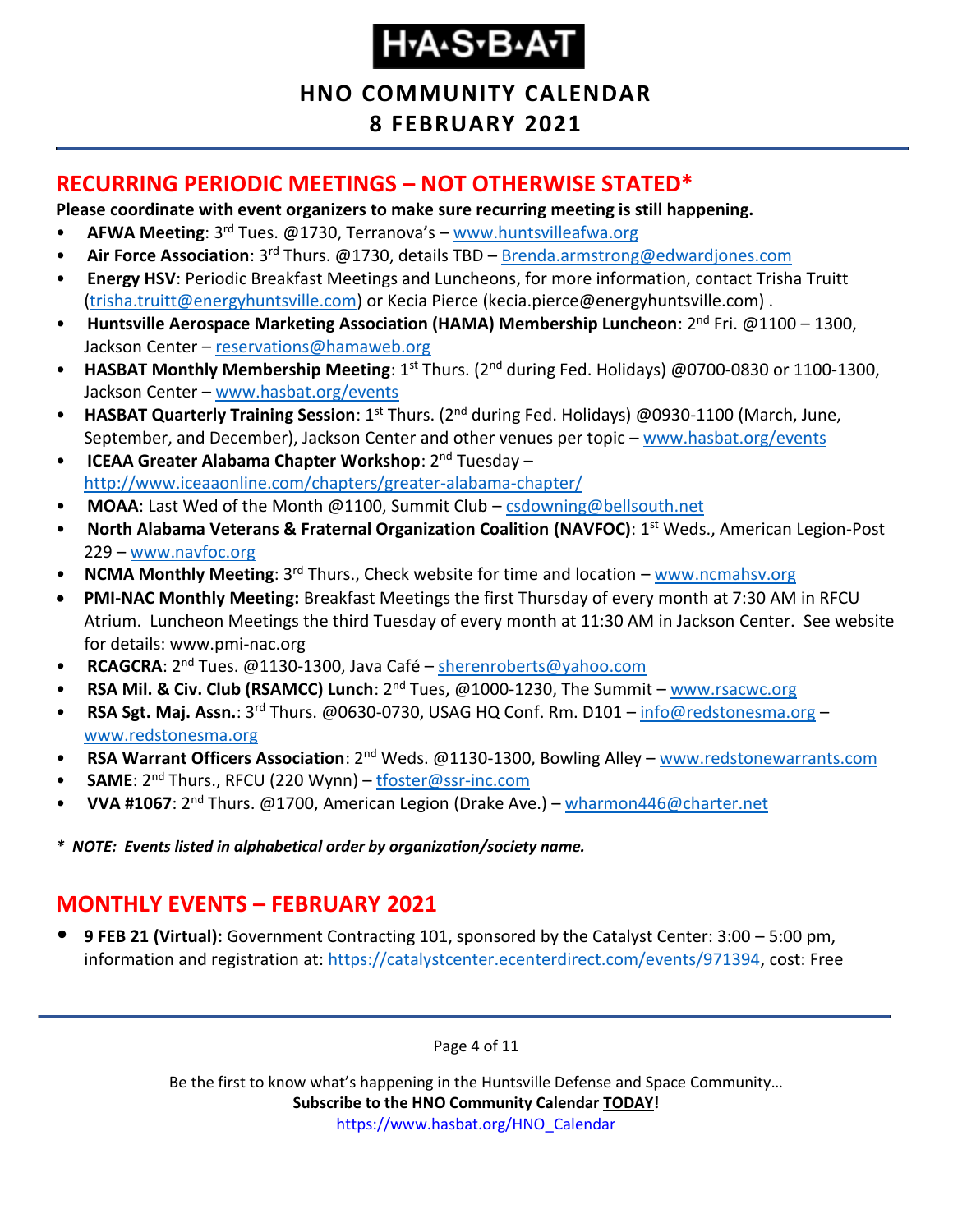# H.A.S.B.A.T

### **HNO COMMUNITY CALENDAR 8 FEBRUARY 2021**

- **10 FEB 21 (Virtual):** 2021 State of the Schools, 8:30 10:00 am, information and registration at: [https://cm.hsvchamber.org/events/details/2021-state-of-the-schools-10789,](https://cm.hsvchamber.org/events/details/2021-state-of-the-schools-10789) cost: \$10 for Chamber members, \$50 for non-members.
- **11 Feb 21 (Virtual): Office of Federal Contract Compliance Programs (OFCCP) Focused Reviews: Are We Prepared? Webinar.** This FREE webinar will offer attendees an overview of what to expect and how to be prepared for a Focused Review from OFCCP. For more information see:<https://hubs.ly/H0FN7Vj0>
- **18 FEB 21 (Virtual):** What is Fair Pay, sponsored by the Catalyst Center: 3:00 5:00 pm, information and registration at: [https://catalystcenter.ecenterdirect.com/events/971419,](https://catalystcenter.ecenterdirect.com/events/971419) cost: Free
- **23 FEB 21 (Virtual):** SBIR/STTR Summit, sponsored by the Catalyst Center, 9:00 am 3:00 pm, information and registration at: [https://catalystcenter.ecenterdirect.com/events/971422,](https://catalystcenter.ecenterdirect.com/events/971422) cost: \$20.21 for participants, \$50 for exhibitor booth (includes one ticket), 7j eligible: Free
- **25 FEB 21 (Virtual):** UAH Invention to Innovation Center (I2) Boost Ideas Unleashed, 6:00 pm, information and registration at: [https://boost.eventbrite.com,](https://boost.eventbrite.com/) cost: Free
- **25 FEB 21 (Virtual):** HR 102: Putting your HR House in Order, sponsored by SBDC, 11:00 am 1:00 pm, information and registration at: [https://cm.hsvchamber.org/events/details/2021-sbdc-hr-102-putting](https://cm.hsvchamber.org/events/details/2021-sbdc-hr-102-putting-your-hr-house-in-order-11932)[your-hr-house-in-order-11932,](https://cm.hsvchamber.org/events/details/2021-sbdc-hr-102-putting-your-hr-house-in-order-11932) cost: Free

### <span id="page-4-0"></span>**ADVANCED PLANNING 2021 – 2022**

### **NEAR TERM MARCH 2021 – APRIL 2021:**

- **9-11 MAR 21 (Virtual):** AMCOM Advanced Planning Briefs to Industry (APBI), Microsoft Teams, This year's theme is *"Modernized Sustainment Concepts to Enable Large Scale Combat Operations"*." For more information see: [https://beta.sam.gov/opp/ed17ff09d87b4e67b79fee7c2a5ce0f1/view?keywords=APBI&sort=](https://beta.sam.gov/opp/ed17ff09d87b4e67b79fee7c2a5ce0f1/view?keywords=APBI&sort=-relevance&index=&is_active=true&page=1) [relevance&index=&is\\_active=true&page=1](https://beta.sam.gov/opp/ed17ff09d87b4e67b79fee7c2a5ce0f1/view?keywords=APBI&sort=-relevance&index=&is_active=true&page=1)
- **16-18 MAR 21 (Virtual):** AUSA Global Force Next Symposium, information at: <https://www.ausa.org/events/global-force-next>
- **18 Mar 21 (Virtual): SAVE THE DATE for the 31st Marshall Small Business Alliance Meeting.** Hosted by the Marshall Space Flight Center Office of Small Business. 0900–1200**.** Registration and further details coming soon.
- **22-26 Mar 21: U.S Army Mission and Installation Contracting Command (MICC) Advanced Planning Brief to Industry (APBI) (Virtual):** This multi-day virtual event will be conducted in lieu of individual office APBIs, broadcasted on the Microsoft Teams platform, and will include presentations from MICC and Army Leadership, as well as an overview of projected MICC requirements and an Industry Day. There will be an

Page 5 of 11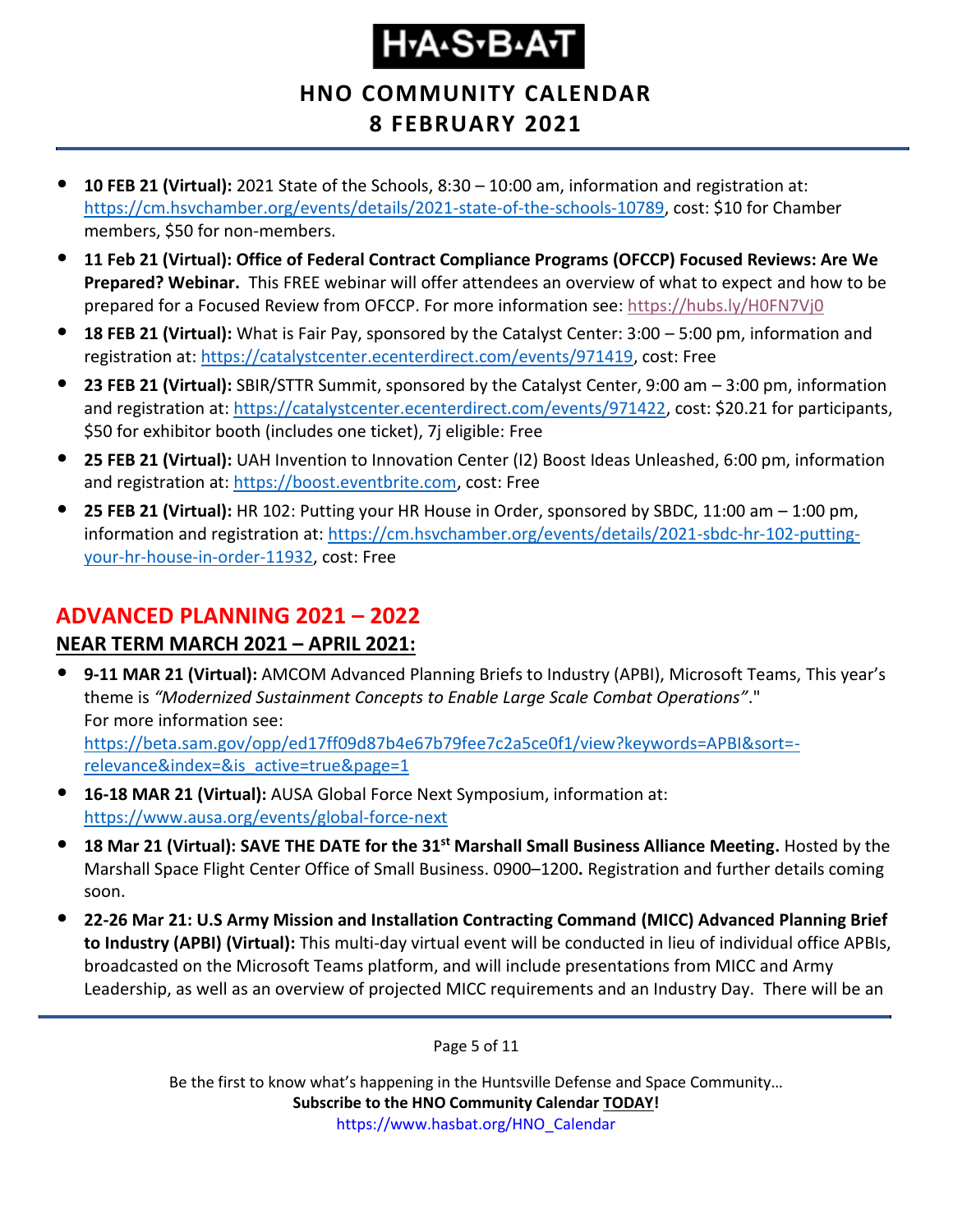# H.A.S.B.A.T

### **HNO COMMUNITY CALENDAR 8 FEBRUARY 2021**

opportunity for questions and answers. All questions and answers will be posted to beta.SAM.gov after the event. See details at:

[https://beta.sam.gov/opp/4fb095885be942e386c534b97a9ebe2d/view?keywords=%22Industry%20Day%](https://beta.sam.gov/opp/4fb095885be942e386c534b97a9ebe2d/view?keywords=%22Industry%20Day%20Army%20Futures%20Command%202021%22&sort=-relevance&index=&is_active=true&page=1) [20Army%20Futures%20Command%202021%22&sort=-relevance&index=&is\\_active=true&page=1](https://beta.sam.gov/opp/4fb095885be942e386c534b97a9ebe2d/view?keywords=%22Industry%20Day%20Army%20Futures%20Command%202021%22&sort=-relevance&index=&is_active=true&page=1)

- **8 APR 21:** NCMS Mid-South Chapter 22nd Ann. Tng. Seminar VBC [tim.hynes@vencore.com](mailto:tim.hynes@vencore.com)
- **16 APR 21 (In Person):** PMI Project Management Excellence Awards Dinner, 5:30 9:00 pm, Jackson Center, 6001 Moquin Drive NW, Huntsville AL 35806, information and registration at: [https://pmi](https://pmi-nac.org/meet-reg1.php?id=179)[nac.org/meet-reg1.php?id=179,](https://pmi-nac.org/meet-reg1.php?id=179) cost: \$60
- **20 APR 21 (In Person):** AAAA Golf Tournament, Gaylord Links Golf Course, Nashville, TN, registration links coming soon
- **20-21 Apr 21: Team Aberdeen Proving Ground (APG) hosts the APG Advance Planning Briefing to Industry (APBI) (Virtual).** APG APBI is to describe for industry potential future contracting opportunities for mission areas that focus on: Command, Control, Communications, Computers, Cyber, Intelligence, Surveillance, and Reconnaissance; Research and Development; Test and Evaluation; Chemical and Biological Defense; and APG Garrison. The event will be held virtually via MS Teams. See details at: [https://beta.sam.gov/opp/3a373cfeef8542e7b060329f53f8efb9/view?keywords=APBI&sort=](https://beta.sam.gov/opp/3a373cfeef8542e7b060329f53f8efb9/view?keywords=APBI&sort=-relevance&index=opp&is_active=true&page=1) [relevance&index=opp&is\\_active=true&page=1](https://beta.sam.gov/opp/3a373cfeef8542e7b060329f53f8efb9/view?keywords=APBI&sort=-relevance&index=opp&is_active=true&page=1)
- **21-23 APR 21 (In Person):** Army Aviation Mission Solutions Summit, Gaylord Opryland Hotel and Convention Center, Nashville, TN, more information and registration at: [https://www.quad](https://www.quad-a.org/21Summit)[a.org/21Summit](https://www.quad-a.org/21Summit)

#### **LONGER TERM MAY 2021+**

- **21-22 JUN 21 (In Person):** Aircraft Survivability Equipment Symposium, Kissimee, FL, more information at: <https://quad-a.org/> (registration not yet available)
- **23 JUN 21 (TBD):** Huntsville Chamber of Commerce Best Places to Work Awards, Von Braun Center
- **10-12 AUG 21 (In Person):** Space and Missile Defense Symposium, Von Braun Center South Hall, information coming soon at smdsymposium.org.
- **17-18 Aug 21 (In Person): 32nd AUVSI Pathfinder Chapter Symposium., The Pathfinder Chapter holds its Annual Fall Symposium at the US Space & Rocket Center.** This two-day event is open to the public and is the place to be to learn about the history of unmanned systems, emerging requirements, and future funding. For more information and registration see: [https://auvsipathfinder.com](https://auvsipathfinder.com/)
- **SEP TBD 21 (In Person):** National Cyber Summit, Von Braun Center South Hall, 700 Monroe Street, Huntsville AL 35801, More information at [www.nationalcybersummit.com](http://www.nationalcybersummit.com/) .

Page 6 of 11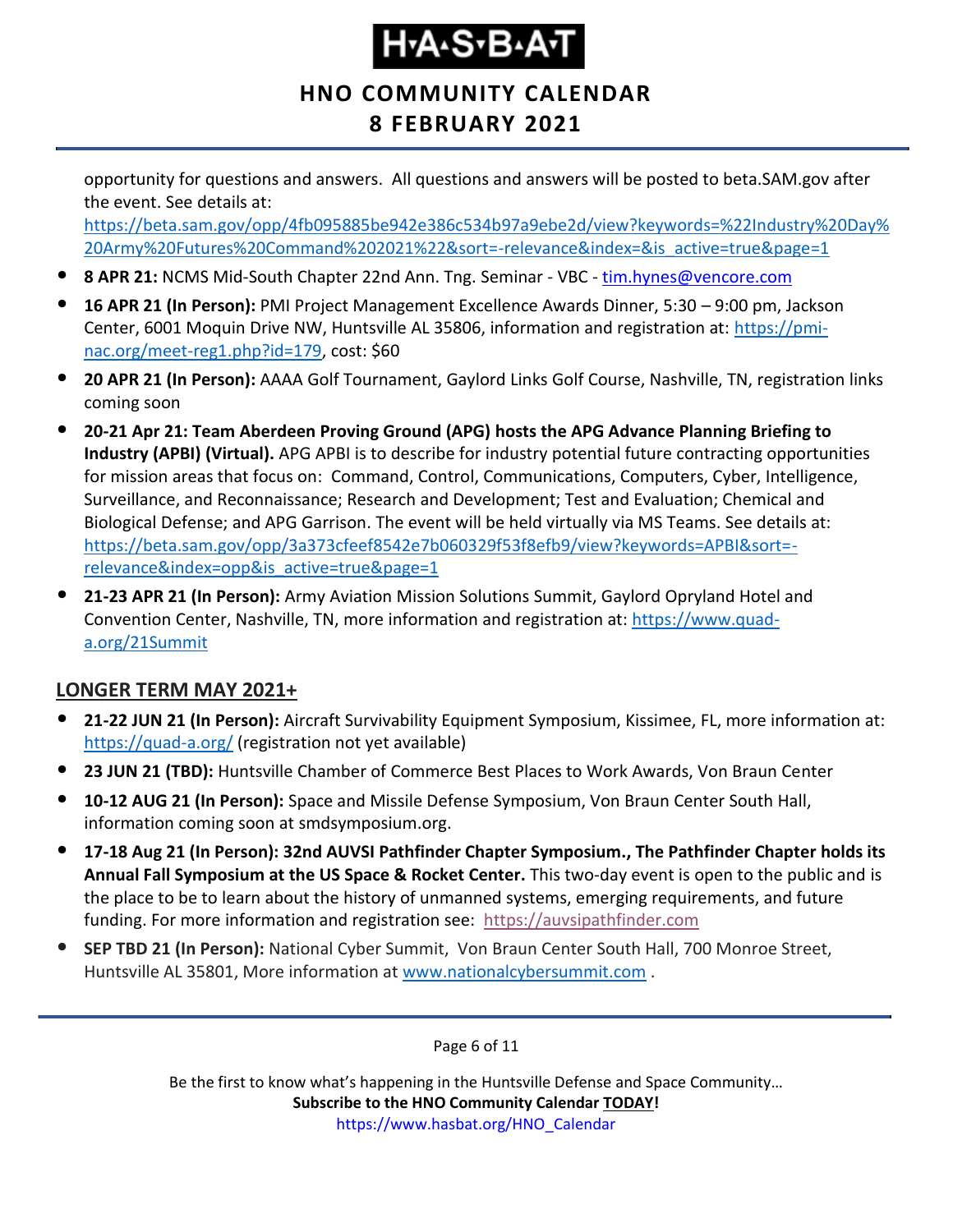**HNO COMMUNITY CALENDAR 8 FEBRUARY 2021**

- **15-17 NOV 21 (In Person):** 2021 Joseph P. Cribbins Training, Equipping and Sustainment Symposium "Synchronizing Across the Army Aviation Enterprise" @ Von Braun Center, more information at: <https://s15.a2zinc.net/clients/aaaa/TASS2020/Public/Enter.aspx>
- **7 APR 22: NCMS Mid-South Chapter 23rd Ann. Tng. Seminar VBC [tim.hynes@vencore.com](mailto:tim.hynes@vencore.com)**

### <span id="page-6-0"></span>**UPCOMING JOB FAIRS**

- Huntsville Chamber of Commerce Job Fair Link: [https://hsvchamber.org/departments/workforce](https://hsvchamber.org/departments/workforce-education/career-fairs/)[education/career-fairs/](https://hsvchamber.org/departments/workforce-education/career-fairs/)
- Huntsville Job Fairs Google Link: [https://www.google.com/search?source=hp&ei=tIkWXYqcBLGOggf1qamIBw&q=huntsville+job+fairs&oq=huntsville+job+fairs&](https://www.google.com/search?source=hp&ei=tIkWXYqcBLGOggf1qamIBw&q=huntsville+job+fairs&oq=huntsville+job+fairs&gs_l=psy-ab.3..0j0i22i30l2.1976.6389..6885...1.0..0.106.1483.20j1......0....1..gws-wiz.....8..35i39j0i131j0i20i263.QNPeuRdHMI0&ibp=htl;jobs&sa=X&ved=2ahUKEwjd5q25ko3jAhXmUt8KHWsmB5MQiYsCKAF6BAgFEBA#fpstate=tldetail&htidocid=pbp-9beJRfv9iMRDAAAAAA%3D%3D&htivrt=jobs) [gs\\_l=psy-ab.3..0j0i22i30l2.1976.6389..6885...1.0..0.106.1483.20j1......0....1..gws](https://www.google.com/search?source=hp&ei=tIkWXYqcBLGOggf1qamIBw&q=huntsville+job+fairs&oq=huntsville+job+fairs&gs_l=psy-ab.3..0j0i22i30l2.1976.6389..6885...1.0..0.106.1483.20j1......0....1..gws-wiz.....8..35i39j0i131j0i20i263.QNPeuRdHMI0&ibp=htl;jobs&sa=X&ved=2ahUKEwjd5q25ko3jAhXmUt8KHWsmB5MQiYsCKAF6BAgFEBA#fpstate=tldetail&htidocid=pbp-9beJRfv9iMRDAAAAAA%3D%3D&htivrt=jobs)[wiz.....8..35i39j0i131j0i20i263.QNPeuRdHMI0&ibp=htl;jobs&sa=X&ved=2ahUKEwjd5q25ko3jAhXmUt8KHWsmB5MQiYsCKAF6BA](https://www.google.com/search?source=hp&ei=tIkWXYqcBLGOggf1qamIBw&q=huntsville+job+fairs&oq=huntsville+job+fairs&gs_l=psy-ab.3..0j0i22i30l2.1976.6389..6885...1.0..0.106.1483.20j1......0....1..gws-wiz.....8..35i39j0i131j0i20i263.QNPeuRdHMI0&ibp=htl;jobs&sa=X&ved=2ahUKEwjd5q25ko3jAhXmUt8KHWsmB5MQiYsCKAF6BAgFEBA#fpstate=tldetail&htidocid=pbp-9beJRfv9iMRDAAAAAA%3D%3D&htivrt=jobs) [gFEBA#fpstate=tldetail&htidocid=pbp-9beJRfv9iMRDAAAAAA%3D%3D&htivrt=jobs](https://www.google.com/search?source=hp&ei=tIkWXYqcBLGOggf1qamIBw&q=huntsville+job+fairs&oq=huntsville+job+fairs&gs_l=psy-ab.3..0j0i22i30l2.1976.6389..6885...1.0..0.106.1483.20j1......0....1..gws-wiz.....8..35i39j0i131j0i20i263.QNPeuRdHMI0&ibp=htl;jobs&sa=X&ved=2ahUKEwjd5q25ko3jAhXmUt8KHWsmB5MQiYsCKAF6BAgFEBA#fpstate=tldetail&htidocid=pbp-9beJRfv9iMRDAAAAAA%3D%3D&htivrt=jobs)

Page 7 of 11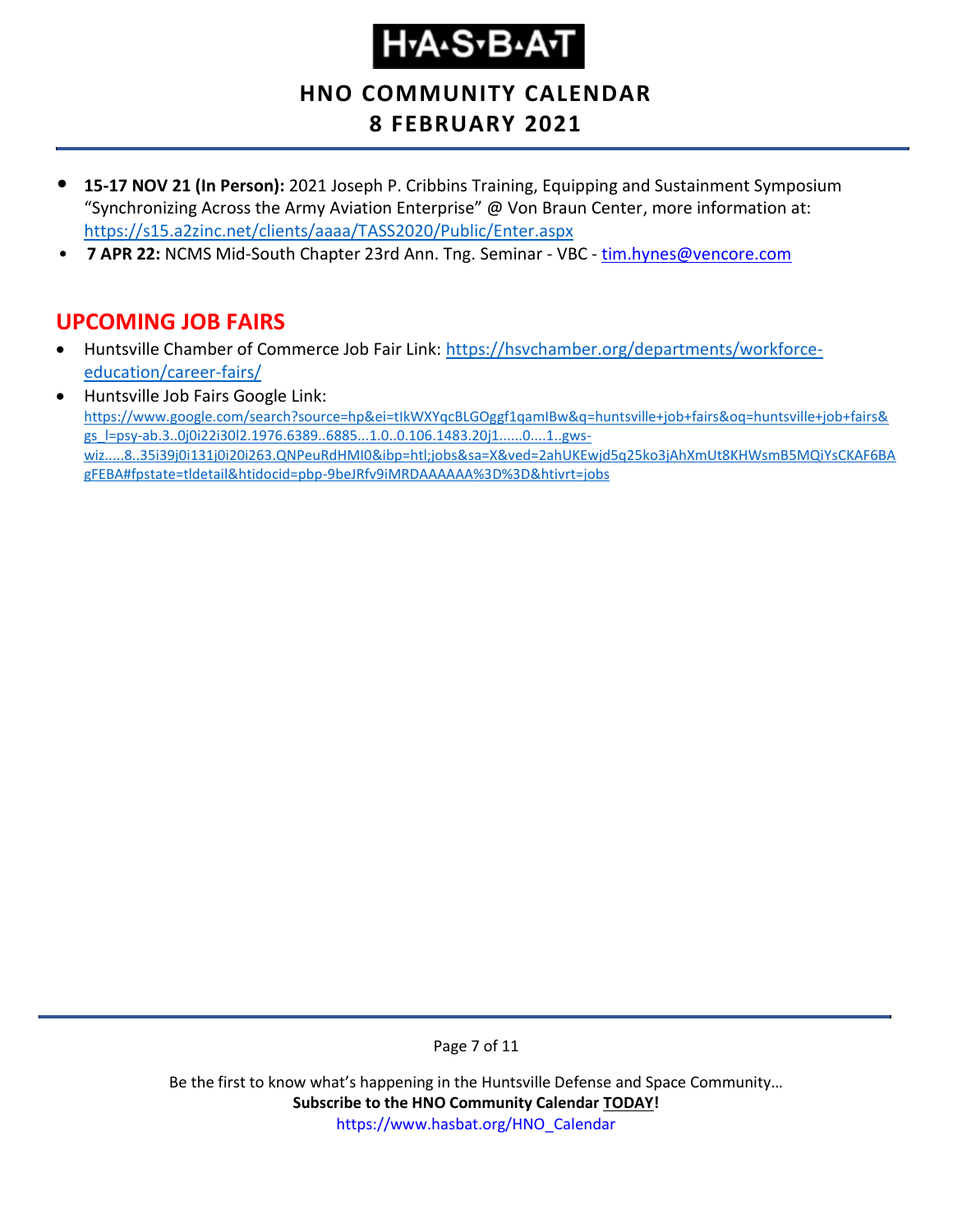### **HNO COMMUNITY CALENDAR**

#### **8 FEBRUARY 2021**

#### <span id="page-7-0"></span>**HUNTSVILLE / MADISON SCHOOL DATES FOR 2020 – 2021 UPDATED – VIRTUAL CLASSES ONLY FOR FIRST 90 DAYS FOR HUNTSVILLE / MADISON CITY AND COUNTY SCHOOLS as of 7/21/2020**

**NOTE: DATES DO NOT APPEAR IN THE HNO COMMUNITY CALENDAR LISTING ABOVE.**

#### **APPROVED Huntsville City Schools** 2020-2021 Academic Calendar



As of 6/4/2020

Page 8 of 11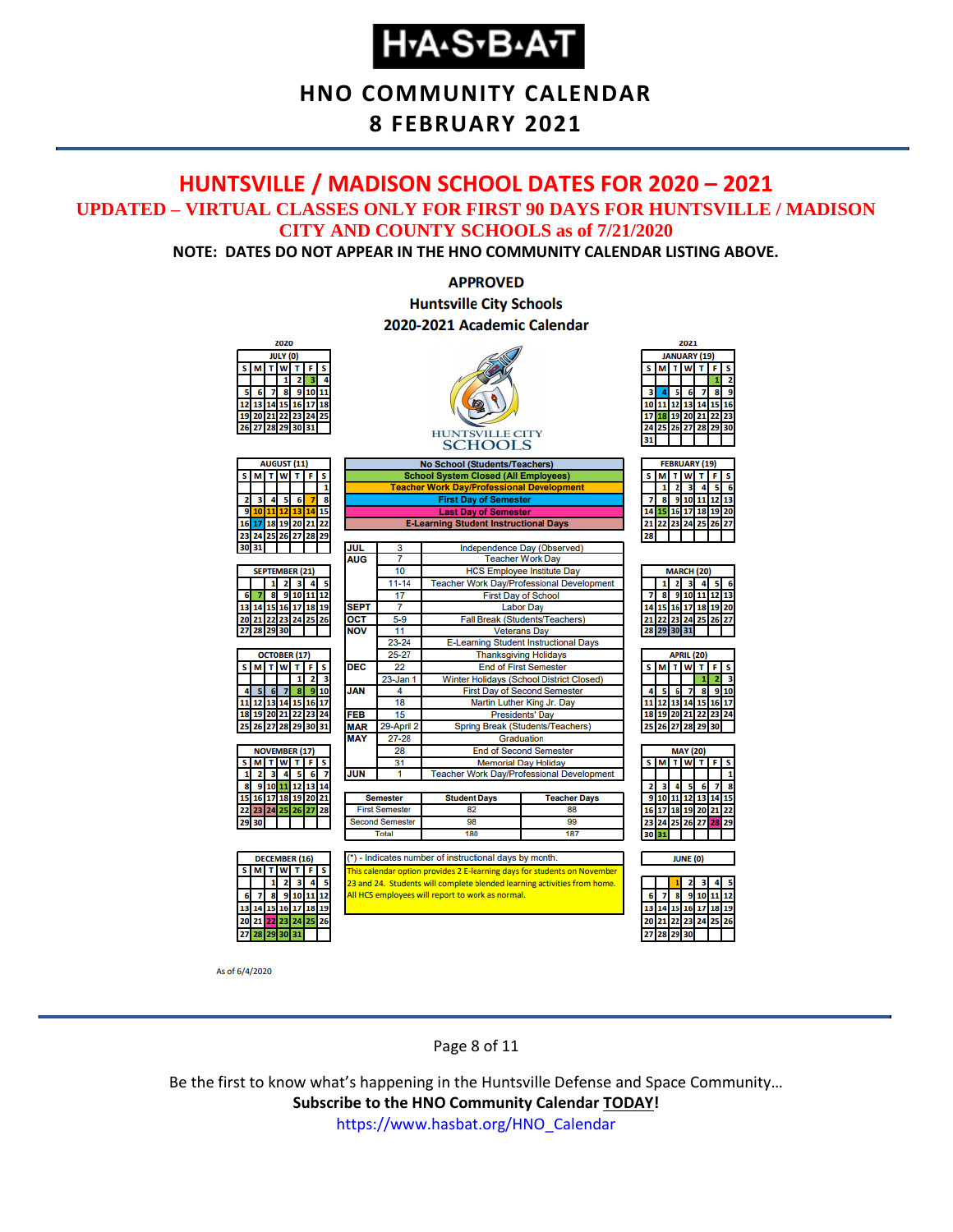### **HNO COMMUNITY CALENDAR 8 FEBRUARY 2021**

### **MADISON CITY SCHOOLS CALENDAR**

2020-2021 211 Celtic Drive Madison, AL 35758

FAX: 256-464-8291



#### Page 9 of 11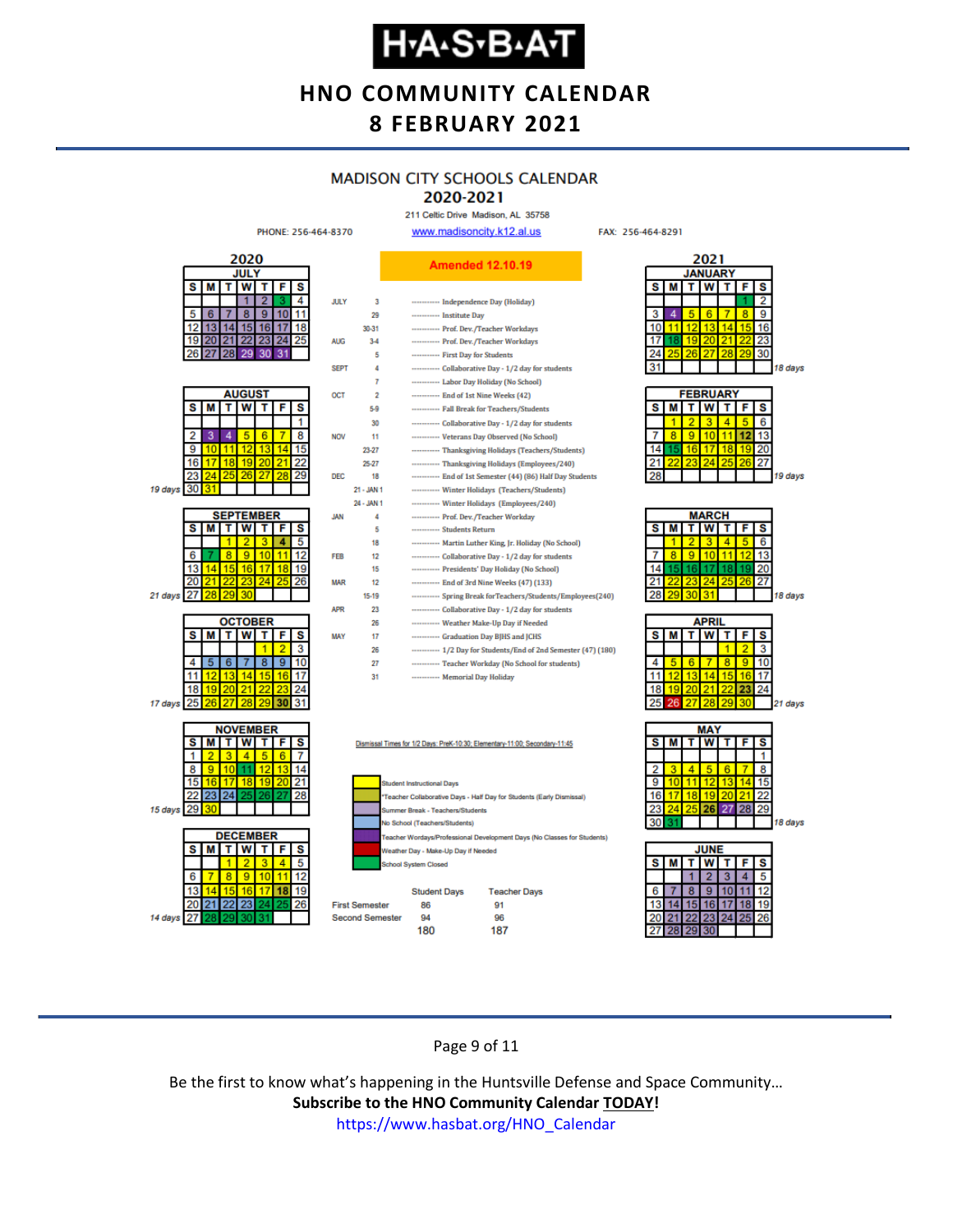### **HNO COMMUNITY CALENDAR 8 FEBRUARY 2021**

#### **MADISON COUNTY SCHOOLS CALENDAR**

#### 2020-2021

**FIRST SEMESTER - 88 DAYS** 

www.mcssk12.org

Phone: 256-852-2557



| <b>AUGUST</b> |    |                 |                   |    |    |    |  |  |
|---------------|----|-----------------|-------------------|----|----|----|--|--|
| s             | М  | W<br>F<br>т     |                   |    |    |    |  |  |
|               |    |                 |                   |    |    |    |  |  |
| 2             | з  |                 | 5                 | 6  |    | 8  |  |  |
| 9             | 10 |                 | $12 \overline{ }$ | 13 |    |    |  |  |
| 16            | 17 | 18 <sup>1</sup> | 19 20             |    | 21 | 22 |  |  |
| 23            | 24 |                 | 25 26 27          |    | 28 | 29 |  |  |
| 30            | 31 |                 |                   |    |    |    |  |  |

|                              | <b>SEPTEMBER</b> |    |          |    |    |    |  |  |  |
|------------------------------|------------------|----|----------|----|----|----|--|--|--|
| т<br>T W<br>F<br>s<br>s<br>М |                  |    |          |    |    |    |  |  |  |
|                              |                  |    | 2        | ٩  |    |    |  |  |  |
| 6                            |                  | \$ | 9        | 10 |    | 12 |  |  |  |
| 13                           | 4                |    | 15 16    | 17 | 18 |    |  |  |  |
| 20                           | 211              |    | 22 23 24 |    | 25 | 26 |  |  |  |
| 27                           | 28               | 29 | 30       |    |    |    |  |  |  |







| AUG 5-7       |    |                | Staff Development / Workday      |                                              |  |                                        |  |  |  |
|---------------|----|----------------|----------------------------------|----------------------------------------------|--|----------------------------------------|--|--|--|
|               |    | $10 - 18$      | Staff Development / Workday      |                                              |  |                                        |  |  |  |
|               | 19 |                |                                  | <b>First Day of School</b>                   |  |                                        |  |  |  |
| <b>SEP</b>    | -7 |                | <b>Labor Day</b>                 |                                              |  |                                        |  |  |  |
| $OCT = 5 - 9$ |    |                |                                  | Fall Break (Students/Teachers)               |  |                                        |  |  |  |
|               |    | $8 - 9$        |                                  | Fall Break (employees)                       |  |                                        |  |  |  |
| <b>NOV 11</b> |    |                |                                  | <b>Veteran's Day</b>                         |  |                                        |  |  |  |
|               |    | 24 - 27        |                                  |                                              |  | Thanksgiving Break (Students/Teachers) |  |  |  |
|               |    | $25 - 27$      |                                  | <b>Thanksgiving Break (employees)</b>        |  |                                        |  |  |  |
|               |    | DEC 22 -Jan 1  |                                  | <b>Winter Break</b>                          |  |                                        |  |  |  |
|               |    |                |                                  |                                              |  |                                        |  |  |  |
|               |    |                |                                  | <b>SECOND SEMESTER - 88 DAYS</b>             |  |                                        |  |  |  |
| <b>JAN</b>    | 18 |                |                                  | Martin Luther King Jr Day                    |  |                                        |  |  |  |
|               | 19 |                |                                  | <b>Second Semester Begins</b>                |  |                                        |  |  |  |
| <b>FFR 15</b> |    |                |                                  | <b>President's Day</b>                       |  |                                        |  |  |  |
|               |    | MAR 29 - APR 2 | Spring Break (Students/Teachers) |                                              |  |                                        |  |  |  |
| APR 1-2       |    |                |                                  | Spring Break (Employees)                     |  |                                        |  |  |  |
| MAY 25 -26    |    |                |                                  | <b>GRADUATIONS</b>                           |  |                                        |  |  |  |
|               | 28 |                |                                  | <b>Last Day of School</b>                    |  |                                        |  |  |  |
|               | 31 |                |                                  | <b>Memorial Day</b>                          |  |                                        |  |  |  |
| <b>JUN</b>    | 1  |                |                                  | <b>Teacher Workdays</b>                      |  |                                        |  |  |  |
|               |    |                |                                  |                                              |  |                                        |  |  |  |
|               |    |                |                                  | <b>Progress Report and Report Card Dates</b> |  |                                        |  |  |  |
|               |    | Grading        |                                  | Progress                                     |  | Report                                 |  |  |  |
|               |    | Period         |                                  | Report                                       |  | Card                                   |  |  |  |
|               |    | 1              |                                  | 9/17/2020                                    |  | 10/29/2020                             |  |  |  |
|               |    | 2              |                                  | 12/1/2020                                    |  | 1/21/2021                              |  |  |  |
|               |    | 3              |                                  | 2/18/2021                                    |  | 3/25/2021                              |  |  |  |
|               |    | 4              |                                  | 4/29/2021                                    |  | 6/3/2021                               |  |  |  |



| 2021                         |    |    |    |    |    |    |  |  |  |
|------------------------------|----|----|----|----|----|----|--|--|--|
| <b>JANUARY</b>               |    |    |    |    |    |    |  |  |  |
| T W<br>S<br>s<br>т<br>F<br>м |    |    |    |    |    |    |  |  |  |
|                              |    |    |    |    |    | 2  |  |  |  |
| 3                            |    | 5  | 6  |    | 8  | 9  |  |  |  |
| $\overline{0}$               |    | 12 | 13 | 14 | 15 | 16 |  |  |  |
| 7                            | 18 | 19 | 20 | 21 | 22 | 23 |  |  |  |
| 4                            | 25 | 26 | 27 | 28 | 29 | 30 |  |  |  |
| I1                           |    |    |    |    |    |    |  |  |  |
|                              |    |    |    |    |    |    |  |  |  |

| <b>FEBRUARY</b> |  |    |                |    |    |    |  |  |  |
|-----------------|--|----|----------------|----|----|----|--|--|--|
| s               |  |    | w              |    | F  | s  |  |  |  |
|                 |  |    |                |    |    | 6  |  |  |  |
|                 |  | 9  | 10             |    | 12 | 13 |  |  |  |
|                 |  | 16 | 17             | 18 | 19 | 20 |  |  |  |
|                 |  |    | 23 24 25 26 27 |    |    |    |  |  |  |
|                 |  |    |                |    |    |    |  |  |  |

| <b>MARCH</b> |                                 |                 |                 |    |       |    |  |  |  |
|--------------|---------------------------------|-----------------|-----------------|----|-------|----|--|--|--|
| S            | <b>T</b> W<br>$T$ $F$<br>S<br>М |                 |                 |    |       |    |  |  |  |
|              |                                 | 2               |                 |    |       | 6  |  |  |  |
|              | 8                               | 9               | 10              |    | 12    | 13 |  |  |  |
| 14           | 15 <sub>1</sub>                 | 16 <sup>1</sup> | 17 <sup>1</sup> | 18 | 19    | 20 |  |  |  |
| 21           | 22                              |                 | 23 24 25        |    | 26 27 |    |  |  |  |
|              |                                 |                 | 28 29 30 31     |    |       |    |  |  |  |
|              |                                 |                 |                 |    |       |    |  |  |  |

| APRIL |                 |                 |    |       |    |    |  |  |
|-------|-----------------|-----------------|----|-------|----|----|--|--|
| s     | м               | τ               | W  |       | F  | S  |  |  |
|       |                 |                 |    |       |    | 3  |  |  |
| 4     | 5               | 6               |    | 8     | 9  | 10 |  |  |
| 11    | 12 <sup>1</sup> | 13 <sup>1</sup> | 14 | 15    | 16 | 17 |  |  |
| 18    |                 | 19 20 21 22 23  |    |       |    | 24 |  |  |
| 25    |                 | 26 27 28        |    | 29 30 |    |    |  |  |
|       |                 |                 |    |       |    |    |  |  |





#### **QUESTIONS OR COMMENTS… EMAIL: [Calendar@HASBAT.org](mailto:calendar@hasbat.org)**

Page 10 of 11